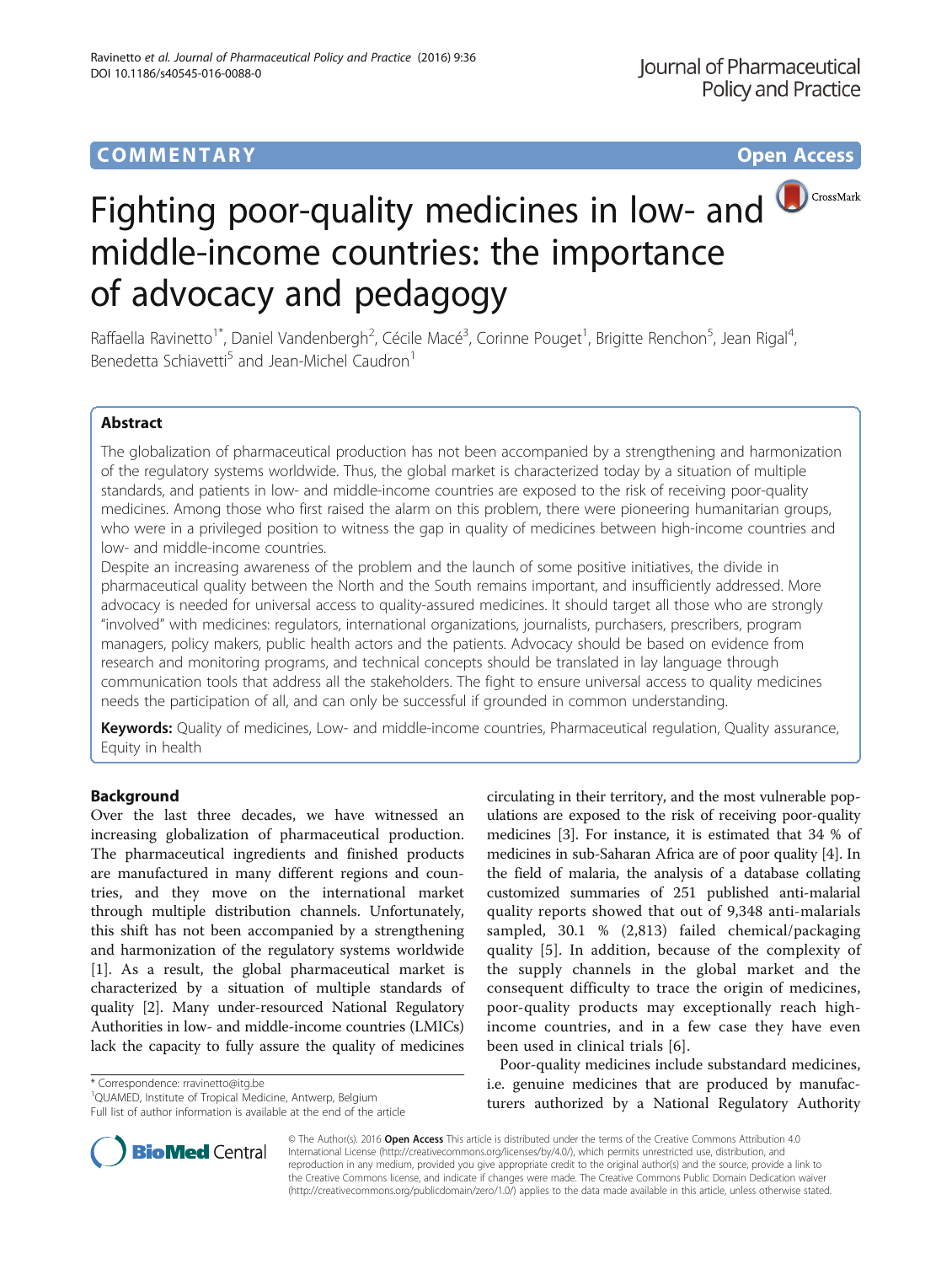but do not meet quality specifications, and falsified or counterfeit medicines, i.e. medicines deliberately and fraudulently mislabeled with respect to identity and/or source. While in case of falsified medicines there is a deliberate (criminal) willingness to fraud, substandard medicines result from human error or negligence at manufacturing sites. Consequently, corrective actions are very different: falsified medicines can be fought by repressing illegal manufacturing and distribution, while substandard medicines may only be tackled by strengthening the capacities of National Regulatory Authorities [\[7\]](#page-3-0). Noteworthy, since there is currently no universally agreed definition of 'counterfeit medicine, the World Health Organization (WHO) has adopted since 2012 the broader wording "substandard, spurious, falsely labelled, falsified and counterfeit" (SSFFC) medical products, and this "until a new definition is agreed" ([http://www.who.int/medicines/regulation/ssffc/definitions/](http://www.who.int/medicines/regulation/ssffc/definitions/en/) [en/\)](http://www.who.int/medicines/regulation/ssffc/definitions/en/). However, irrespectively of definitions, there are no differences in what concerns the risks for the patients, i.e. therapeutic failure, toxicity and/or emergence of resistance, all leading to a great deal of avoidable human suffering, including possibly death.

Among those who first raised the alarm about the weakness of pharmaceutical quality assurance in LMICs, there were pharmacists working in humanitarian medical projects [[8](#page-3-0)]. They were in a privileged position to witness the gap between their own countries (at that time, mostly humanitarian workers came from Western countries) and the LMICs where humanitarian projects were carried out. They raised awareness among the various stakeholders, well beyond their own organizations, and they contributed to pushing international organizations and researchers to further investigate the extent of the problem. Importantly, the need to overcome the ethically unacceptable divide between High-Income Countries and LMICs led pioneer "humanitarian pharmacists" to look for multidisciplinary collaborations, including with the academia. This was the case of Jacques Pinel, who actively disseminated the lessons from the field through different networks and tools, including peer-reviewed journals and academic textbooks [\[2,](#page-2-0) [9](#page-3-0)].

## Positive signals and persisting gaps

Some positive signals show that there is an increasing attention for the threats to individual and public health represented by poor-quality medicines. For instance, the World Health Organization (WHO) launched in 2001 the Prequalification (PQ) Programme, which had a major positive impact for assuring the quality of HIV/AIDS, malaria and tuberculosis medicines in LMICs [\[10](#page-3-0)]. The African Medicines Regulatory Harmonization Initiative was started in 2009 to increase access to safe and effective medicines of good quality [[11\]](#page-3-0), and the establishment of an African Medicines Agency is underway, "to ensure that all Africans have access to affordable medical products for priority diseases/conditions that meet internationally-recognized standards of quality, safety and efficacy" [[12\]](#page-3-0). Other initiatives include QUAMED, a network of non-governmental organizations and sub-Saharan African procurement centers that pool resources for auditing distributors and manufacturers according to the WHO standards and share the gained knowledge [[13\]](#page-3-0); the WWARN Medicine Quality Scientific Group, that shares expertise and collates information to increase understanding of the prevalence and distribution of poor-quality medicines [[14](#page-3-0)]; and the joint project of the United States Pharmacopoeia and USAID to promote quality of medicines in developing countries, that strengthens quality assurance systems and quality control laboratories [[15\]](#page-3-0).

Importantly, the Sustainable Development Goal 3.8 aims at universal health coverage, including quality and affordable essential medicines and vaccines for all. To achieve this global aim, different interventions are needed at different levels, by broadening or replicating the positive initiatives listed above. Among others, the National Regulatory Authorities in LMICs should be strengthened, the information available on quality of medicines should be transparently shared, the WHO Prequalification Programme should be broadened to all the medicines included in the WHO Essential Medicines Model List, and the procurement policies of major donors and procurement agencies should be adapted to promote a uniform reference to WHO standards. But the process remains slow, and many communities are still exposed to avoidable risks, not only due to the illegal, falsified medicines, but especially due to legitimate sub-standards [\[7](#page-3-0)]. This reality is not limited to Sub-Saharan Africa. For instance, in Pakistan a case of crosscontamination during the manufacturing process was discovered after the contaminated medicine caused the death of 120 patients [\[16\]](#page-3-0). A recent cross-sectional study carried out in China to investigate the content in active ingredient of five antimicrobial drugs found that all tested samples were registered in the country, but 15 % failed to meet the Chinese Pharmacopeia standard [\[17](#page-3-0)].

## The role of advocacy and pedagogy

Despite the increasing evidence that weaknesses in pharmaceutical quality assurance have been causing a great deal of avoidable morbidity and mortality, awareness remains quite low among non-specialists, including academics and policy makers. For instance, substandard antibiotics are likely to be a powerful contributor to the emergence of resistances, since they may be underdosed or poorly bioavailable, resulting in sub-therapeutic doses. However, their role is frequently downplayed in policy documents concerning the global fight against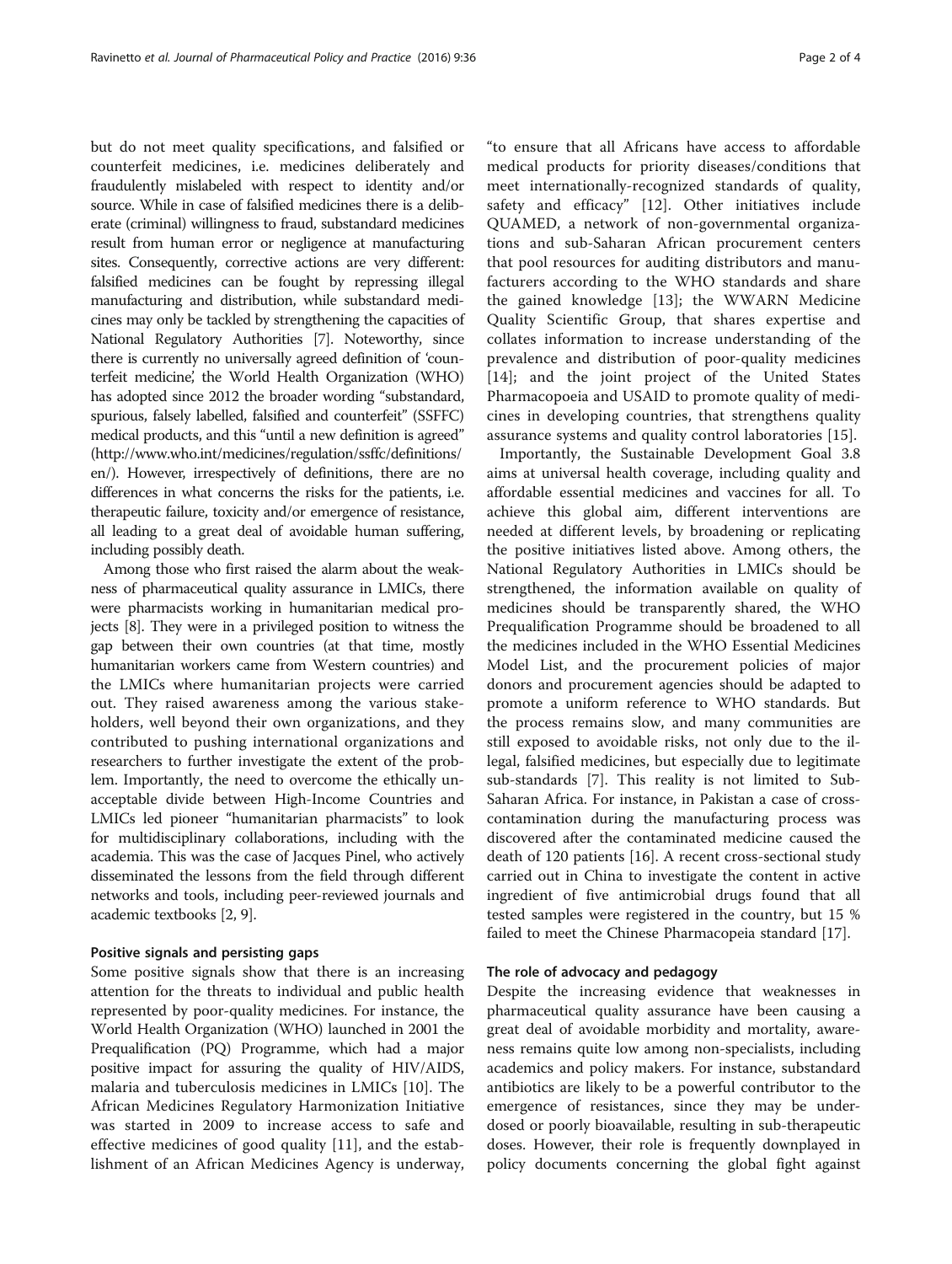<span id="page-2-0"></span>antimicrobial resistance, e.g. the list of interventions proposed in the recent report "Tackling drug-resistant infections globally: final recommendations" [\[18](#page-3-0)] does not include a specific action concerning the fight against poor-quality antibiotics. We formulate the hypothesis that this is at least partly due to the fact that pharmaceutical regulation is still insufficiently or inadequately addressed in the study curricula of future policy makers. Thus, also the deleterious consequences of poor pharmaceutical regulation on health systems and public health tend to be neglected.

In this scenario, more and broader advocacy is needed for universal access to quality-assured medicines, targeting all those who are differently "involved" with medicines: regulators, international organizations, journalists, purchasers, prescribers, program managers, policy makers, public health actors and, obviously, those who are directly exposed to the consequences of inadequate practices and policies: the patients.

Advocacy should be based on strong evidence from research and monitoring programs. A lot has been published, even recently [[19](#page-3-0)–[22](#page-3-0)], but the methodology is not always consistent across studies, and some geographic regions have been neglected by the researchers [\[5\]](#page-3-0). On a positive note, the WHO recently published new guidelines on the conduct of surveys of the quality of medicines [\[23](#page-3-0)], which provide National Regulatory Authorities, international organizations, procurement agents, nongovernmental organizations and academic or research groups with a robust methodology. Results of well-conducted surveys will help to better evaluate the prevalence of poor-quality medicines in specific countries/regions, to identify the specific weaknesses along the supply chain, and to design tailored corrective actions. In addition, by documenting the extent of the problem, these studies would provide an important evidence-based support for advocacy.

But academic articles and technical paper can be difficult to understand for non-specialists. Adequate communication tools should be developed, in lay language, to address those who do not have a technical background in quality assurance of medicines, but may play an important role in defining policies and/or in advocating for universal access to quality-assured medicines. Jacques Pinel, who passed away in 2015, was acquainted with the difficulties of dialoguing with a variety of counterparts that rarely share the same technical knowledge. An important lesson that we should retain from his work [\[24](#page-3-0)] is that continuing education, and dissemination of information on pharmaceutical regulation and standards in a language comprehensible to all, are essential for an effective advocacy in the fight against the epidemic of poor-quality medicines in LMICs. The importance of giving accurate information in lay language is demonstrated by the experience of the advocates of access to medicines. They managed to

make complex intellectual property issues understandable by the scientific and international community, so creating a powerful advocacy movement which has been able to trigger important changes [[25\]](#page-3-0).

## Conclusion

The development and dissemination of communication tools for explaining in lay language the meaning of "medicines quality", the factors enhancing or hindering it, and the consequences of poor-quality medicines for individual and public health, is needed to foster advocacy and to create a favorable environment for policy changes. The fight to ensure universal access to quality medicines needs the participation of all, and can only be successful if grounded in common understanding.

#### Abbreviations

LMICs: Low- and middle-income countries; PQ: Pre-qualification programme; SSFFC: Substandard, spurious, falsely labelled, falsified and counterfeit; WHO: World Health Organization.

#### Acknowledgments

We are deeply indebted to Jacques Pinel (1942–2015) who has been a master and a source of inspiration for all the authors of this manuscript.

#### Funding

There was no external funding for writing this commentary.

## Availability of data and materials

Not applicable.

## Authors' contributions

RR wrote the draft version of this manuscript. DV, CM, CP, BR, JR, BS and JMC gave significant inputs to it. All authors read and approved the final manuscript.

### Competing interests

RR, CP, JMC are members of the QUAMED group, mentioned in the paper. BS worked for QUAMED previously. The other authors declare no competing interests.

#### Consent for publication

Not applicable.

## No ethical approvals were required for writing this Commentary.

Ethics approval and consent to participate

#### Author details

<sup>1</sup>QUAMED, Institute of Tropical Medicine, Antwerp, Belgium. <sup>2</sup>AEDES, Brussels, Belgium. <sup>3</sup>Department of Essential Medicines and Health Products, World Health Organization, Geneva, Switzerland. <sup>4</sup>Médecins Sans Frontières, Paris, France. <sup>5</sup> Independent, Brussels, Belgium.

## Received: 14 September 2016 Accepted: 1 November 2016 Published online: 10 November 2016

### References

- 1. World Health Organization. Assessment of medicines regulatory systems in sub-Saharan African countries. An overview of findings from 26 assessment reports. WHO, 2010. Accessed on 19/06/16 at: [http://apps.who.int/](http://apps.who.int/medicinedocs/en/d/Js17577en/) [medicinedocs/en/d/Js17577en/](http://apps.who.int/medicinedocs/en/d/Js17577en/)
- 2. Caudron JM, Ford N, Henkens M, Macé C, et al. Substandard medicines in resource-poor settings: a problem that can no longer be ignored. Trop Med Int Health. 2008;13(8):1062–72.
- 3. Ravinetto R, Boelaert M, Jacobs J, et al. Poor-quality medical products: time to address substandards, not only counterfeits. Trop Med Int Health. 2012;17(11):1412–6.